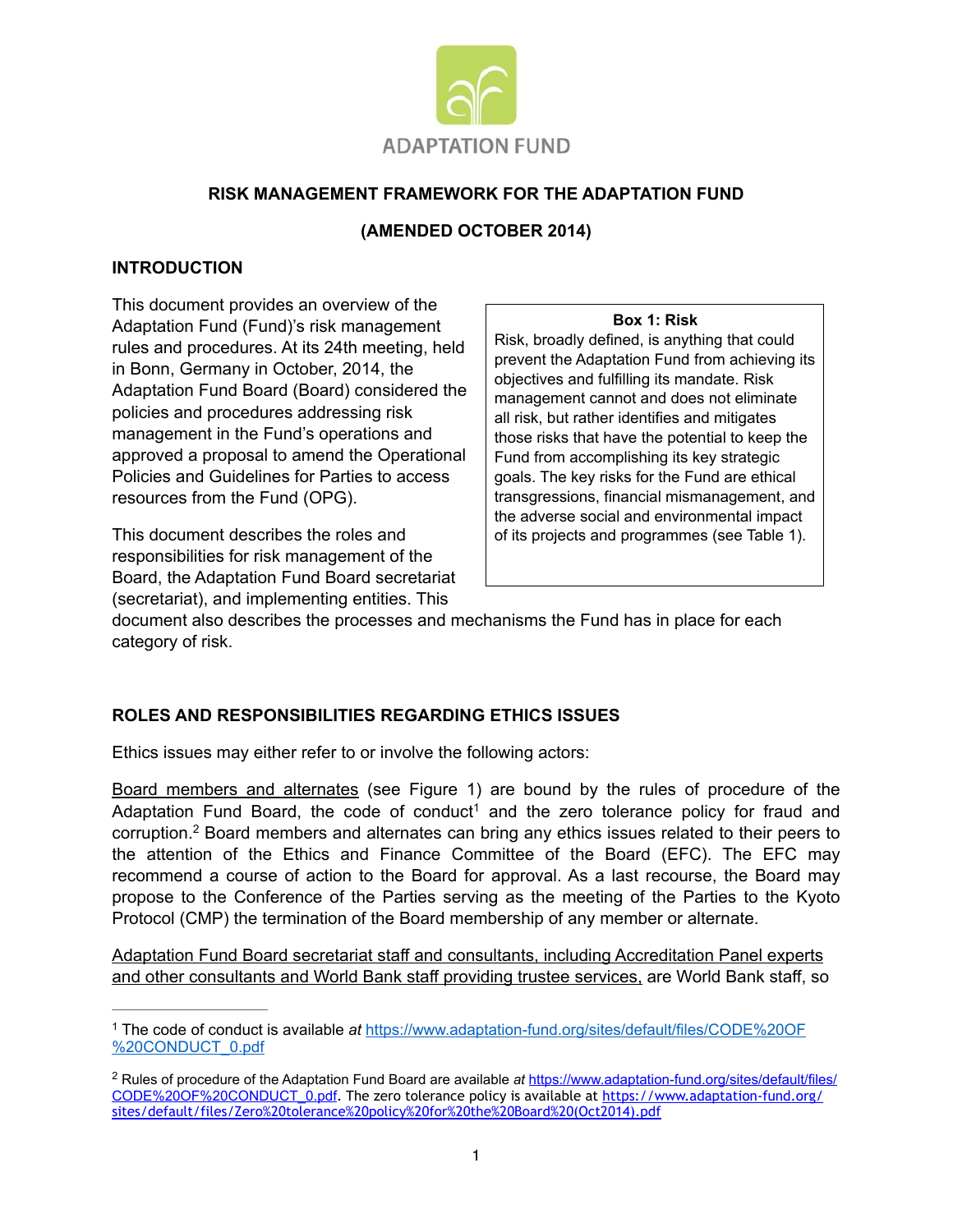# **Figure 1: The Adaptation Fund Board**

The Adaptation Fund Board is composed of 16 members representing Parties to the Kyoto Protocol:



they are covered by World Bank ethics rules, which are not discussed in this document. The secretariat may receive complaints regarding project/programme supported by the Fund, $3$  including concerns regarding compliance with the Fund's environmental and social policy. The secretariat may bring any ethical issues to the attention of the EFC.

Accredited implementing entities (see Box 2) are covered by the OPG, including the environmental and social policy, and their own rules and procedures. Once a project/programme is approved and a legal agreement signed, they are also covered by its terms. When applying for accreditation, applicant implementing entities need to demonstrate that they have policies and procedures related to transparency, anti-corruption measures, self-investigative powers, and a mechanism to address complaints. They also need to demonstrate that an accessible, transparent, fair, and effective grievance mechanism is in place to address complaints about any potential environmental and social harm that may be caused by their projects.<sup>4</sup> The contact details for the accredited implementing entities' complaint handling mechanisms are available on the Fund's website.<sup>5</sup>

#### **Box 2: Implementing Entities** The Adaptation Fund [Board](http://www.adaptation-fund.org/about/the-board) accredits three types of implementing entities to receive direct financial transfers from the Fund in order to carry out adaptation projects and programmes:

- National Implementing Agencies e.g, Kenya's National Environmental Management Authority
- Regional Implementing Agencies e.g, the Secretariat of the Pacific Regional Environment Programme
- Multilateral Implementing Agencies e.g., the Inter-American Development Bank.

The national and regional implementing entities provide affected countries direct access to the Adaptation Fund, enabling them to manage all aspects of climate adaptation and resilience projects. Accreditation is valid for a five year period, after which implementing entities need to apply for reaccreditation.

<sup>&</sup>lt;sup>3</sup> <https://www.adaptation-fund.org/page/mechanisms-handling-complaints>

[<sup>4</sup> See accreditation application, section IV, available at https://www.adaptation-fund.org/sites/default/files/OPG](https://www.adaptation-fund.org/sites/default/files/opg%25252520annex%252525205%25252520accreditation%25252520application%25252520(nov2013)_0.pdf) %20ANNEX%205%20Accreditation%20application%20(Nov2013)\_0.pdf

<https://www.adaptation-fund.org/page/mechanisms-handling-complaints> <sup>5</sup>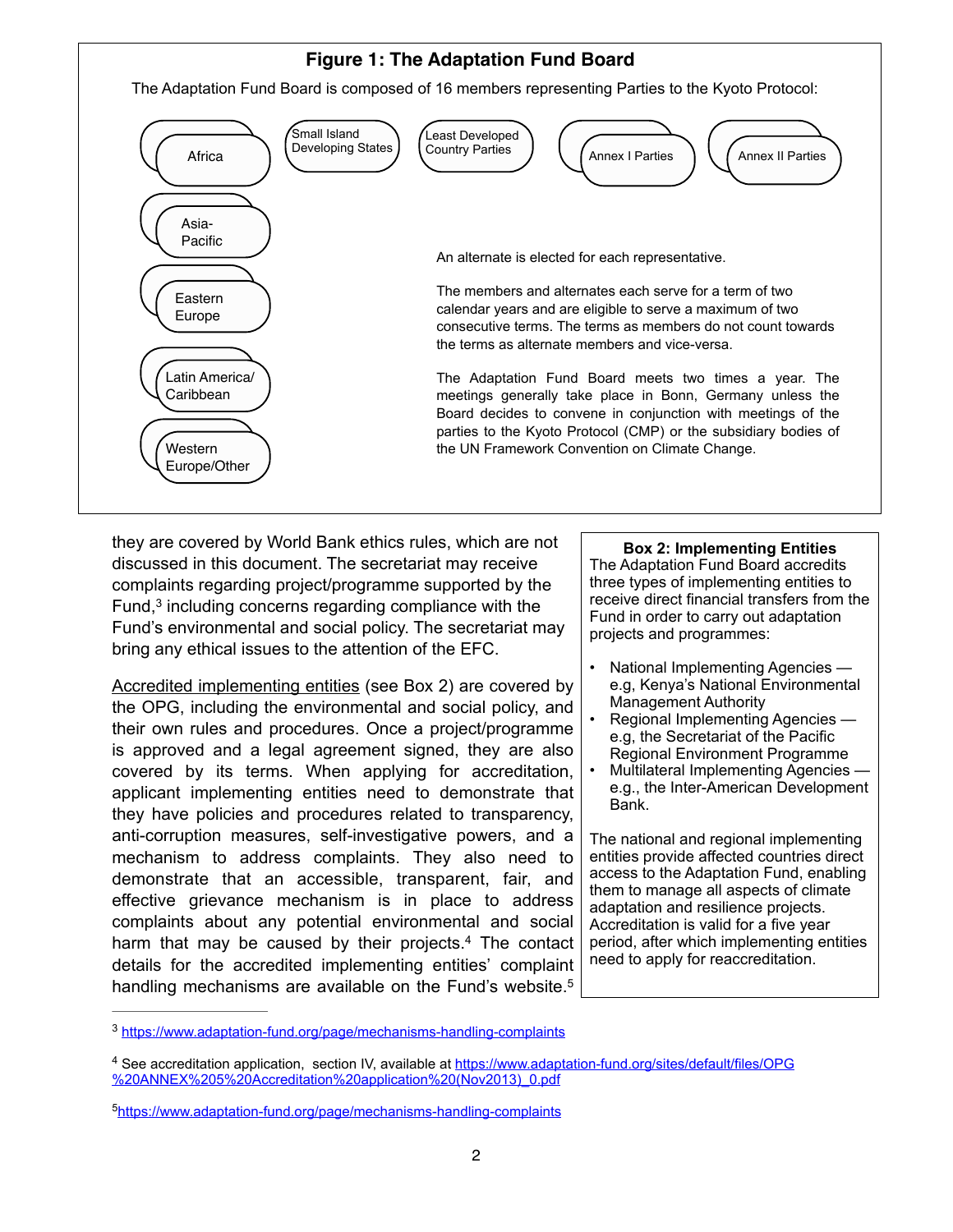Accredited implementing entities are required to investigate any allegation or evidence of misuse of funds using internal investigators or hire investigator(s) acceptable to the Board.<sup>6</sup> Ethics and finance issues related to accredited implementing entities fall within the competence of the EFC. This may require a review by the Accreditation Panel as per paragraph 41 of the OPG.

The secretariat may not have an investigative function as long as it is hosted by the World Bank.<sup>7</sup> Any ethical issues regarding the Fund's grant resources, however, fall within the mandate of the EFC, which has consistently addressed ethical issues brought to its attention. The EFC recommended course of action is submitted to the Board for approval. Before the Board makes its final decision on the course of action, the party concerned is given a fair chance to present its views to the Board (see OPG para 41 and 70).

| <b>Type of Risk</b>             | <b>Board members</b><br>and alternates                                                   | Secretariat staff,<br>consultants and<br>trustee | Implementing<br><b>Entities</b>                                                               |
|---------------------------------|------------------------------------------------------------------------------------------|--------------------------------------------------|-----------------------------------------------------------------------------------------------|
| <b>Ethical</b>                  | - Rules of<br>Procedure<br>- Code of Conduct<br>- Zero Tolerance<br>policy on corruption | - World Bank rules<br>and procedures             | - Operational policies<br>and guidelines<br>- Agreement                                       |
| <b>Financial</b>                | - Rules of<br>Procedure<br>- Code of Conduct<br>- Zero Tolerance<br>policy on corruption | - World Bank rules<br>and procedures             | - Operational policies<br>and guidelines<br>- Agreement                                       |
| Environmental/<br><b>Social</b> | N/A                                                                                      | N/A                                              | - Operational policies<br>and guidelines<br>(Enviromental and<br>social policy<br>- Agreement |

## **Table 1: policies and procedures applicable to each type of risks**

 $6$  OPG dated October 2014, paragraph 39. See also standard legal agreement between the Board and the implementing entities, paragraph 3.02.

<sup>&</sup>lt;sup>7</sup> [See document AFB/EFC.11/2, item 4, Background, available at: https://www.adaptation-fund.org/sites/default/files/](https://www.adaptation-fund.org/sites/default/files/afb.efc_.11.2_annotated_provisional_agenda.pdf) AFB.EFC\_.11.2\_Annotated\_Provisional\_Agenda.pdf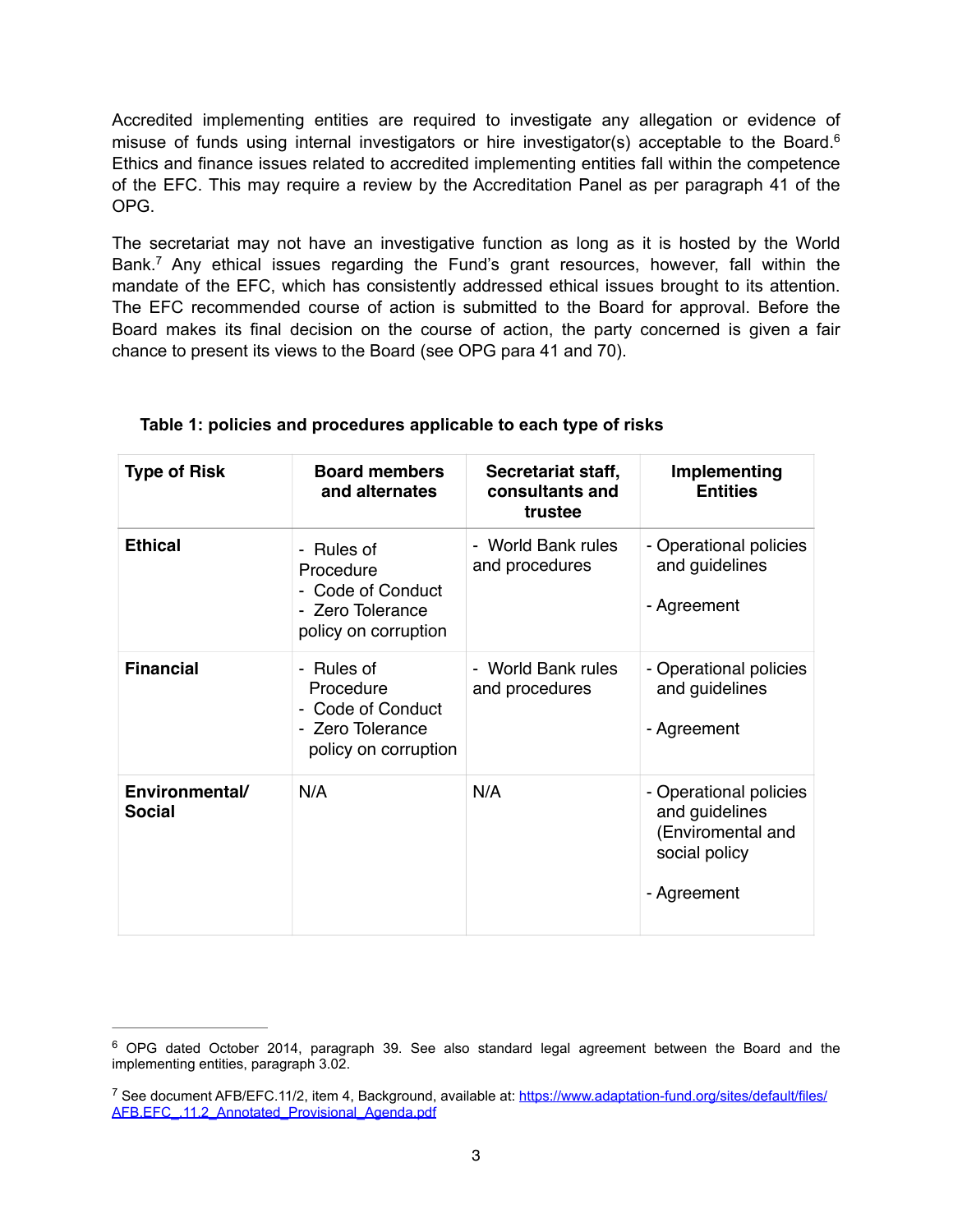## **RISK MANAGEMENT FRAMEWORK**

The Fund addresses risk management through the following mechanisms:

## *Operational Policies and Guidelines*

The Operational Policies and Guidelines (OPG) form part of the legal agreement between the Adaptation Fund Board and implementing entities and govern the obligations of those entities.<sup>8</sup> Under the OPG, the Board may review or evaluate the performance of an implementing entity and may suspend or cancel its accreditation (see Box 3). A decision on suspension or cancelation of the accreditation may involve the EFC, and the Accreditation Panel may review the entity's compliance with the relevant accreditation standards.

Implementing entities are also required to investigate allegations or evidence of misuse of funds following internationallyaccepted rules and procedures.

#### **Box 3: Standards of Review of Implementing Entities**

Provisions in paragraphs 38-41 of the Operational and Policy Guidelines contain the Board standard for reviewing the performance of implanting entities:

38. The Board reserves the right to review or evaluate the performance of implementing entities at any time during an implementing entity's accreditation period. A minimum notification of 3 months will be given to an implementing entity if they have been identified by the Board as being the object of a review or evaluation.

39. If there is any allegation or evidence of misuse of funds, implementing entity will investigate the alleged misuse using its own internal investigators or hire investigator(s) acceptable to the Board. All investigations would be consistent with the general principles and guidelines for investigation based on the International Financial Institutions Principles and Guidelines for [Investigation \(http://www.un.org/Depts/oios/](http://www.un.org/depts/oios/investigation_manual/ugi.pdf) investigation\_manual/ugi.pdf).

40. The Board may consider suspending or canceling the accreditation of an implementing entity for reasons that include, but are not limited to:

(a) Misrepresentation or intentional provision of false information to the Board;

(b) Substantive changes of the implementing entity's fiduciary standards and/or capacity and/or commitment to comply with the environmental and social policy as determined by a review in accordance with paragraph 38 above; or

(c) Misuse of project/programme resources as determined by the Ethics and Finance Committee (EFC) or by the implementing entity's investigative function.

41. A decision to suspend or cancel the accreditation of an implementing entity may be made at the recommendation by the EFC following a review by the Accreditation Panel in accordance with paragraph 38. A decision to suspend includes the necessary corrective actions for achieving compliance by a certain date and identifying the relevant fiduciary standards and/or environmental and social policy requirements, which is reviewed by the Accreditation Panel and the EFC as appropriate. The Board makes the final decision on the removal of suspension for the implementing entity to resume its accreditation status. Before the Board makes its final decision on whether to suspend or cancel the accreditation of an implementing entity, the implementing entity concerned is given a fair chance to present its views to the Board.

<sup>&</sup>lt;sup>8</sup> [See paragraph 3.02 of the agreement: https://www.adaptation-fund.org/sites/default/files/OPG%20amended%20in](https://www.adaptation-fund.org/sites/default/files/opg%25252520amended%25252520in%25252520october%252525202014%25252520final.pdf) %20October%202014%20final.pdf.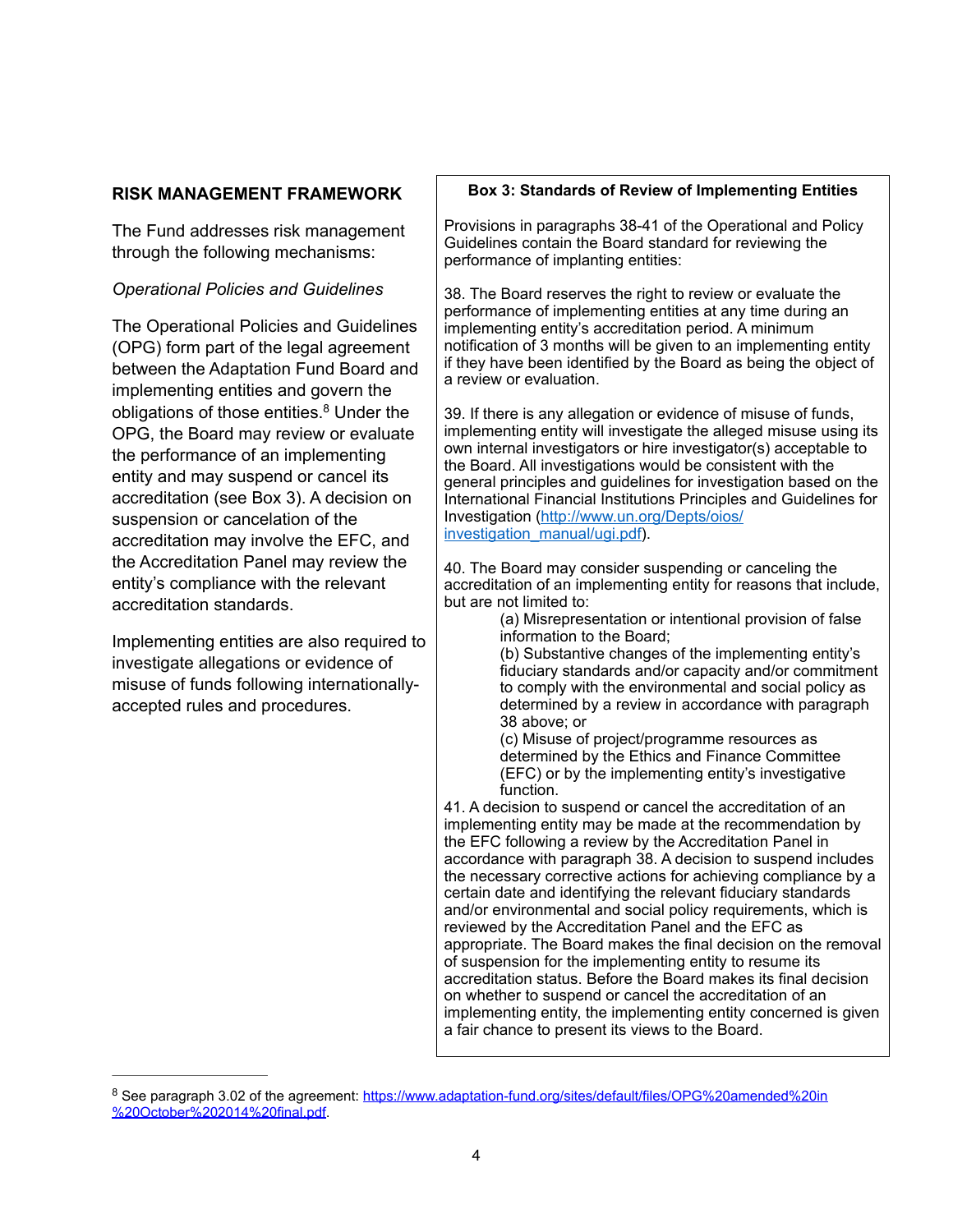## *Environmental and Social Policy*

The Fund's environmental and social policy (ESP), an annex to the OPG, requires implementing entities to identify a grievance mechanism accessible to people, who may be affected by the Fund's project/programmes. The implementing entities must demonstrate commitment and ability to comply with the most recent environmental and social policy approved by the board in designing, executing, monitoring, and evaluating projects/programmes supported by the Adaptation Fund (see Box 4).

## *Terms of Reference of the Ethics and Finance Committee*

The Ethics and Finance Committee (EFC) is one of two committees that advise the

## **Box 4: Grievance Mechanism (from the Operational Policies and Guidelines)**

34. The implementing entities shall identify a grievance mechanism that provides people affected by projects/programmes supported by the Fund with an accessible, transparent, fair and effective process for receiving and addressing their complaints about environmental or social harms caused by any such project/programme. The mechanism can be preexisting, national, local*,* or institution- or projectspecific. Complaints regarding projects/programmes supported by the Fund can also be filed with the secretariat […]

35. The secretariat will respond promptly to all such complaints. Where appropriate, the secretariat will refer complainants to a grievance mechanism identified by the implementing entity as the primary place for addressing complaints.

Board. The EFC is primarily responsible for overseeing the implementing entities and advises the Board on issues of conflict of interest, ethics, finance and audit. The EFC initially considers allegations or evidence about such issues as misuses of funds or misrepresentation (see Diagram 1) and makes recommendations for approval by the Board.

# **Diagram 1. Adaptation Fund Complaint Mechanism**

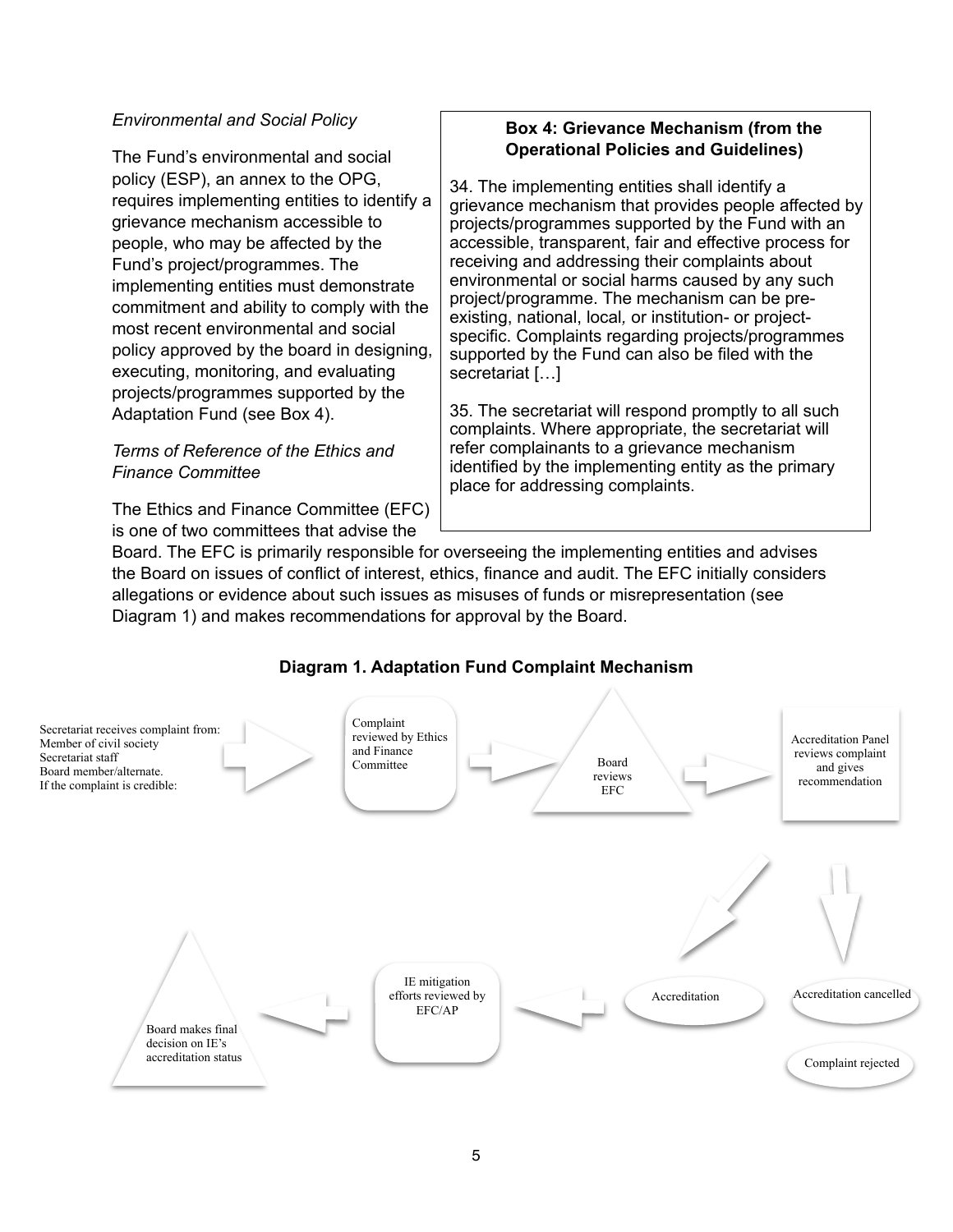## *Mandate of the Accreditation Panel*

In addition to the EFC, the mandate of the Accreditation Panel contains important provisions for managing risks at the Fund level.

The Panel assesses the competence of the entity to deal with financial mismanagement and other forms of malpractice and its capacity to address complaints on environmental and social harms caused by projects/programmes.

The Panel also serves as an advisory body to the Board, and can recommend the suspension or cancellation of an implementing entity accreditation. While the Panel's terms of reference are not specific about the process to follow in such cases, following a complaint raised against an accredited implementing entity, the Board may decide that the Panel should review the fiduciary standard of the implementing entity concerned.<sup>9</sup> Following such review, the Panel can eventually make a recommendation to the Board. The same procedure could be used to address issues related to the capacity and/or commitment to comply with the ESP. The OPG amended in November 2014 explicitly acknowledge this mandate.

### *Agreement between the Board and Implementing Entities*

The agreement signed between the Board and accredited implementing entities<sup>10</sup> following approval of project/programme proposals for funding contains a number of safeguards to ensure that the Fund's resources are used for the approved activities (see Box 5). These clauses relate to: a) Disbursement of funds in tranches, following approval of annual Project Performance Reports (PPR) that demonstrate progress in project/programme implementation; b) ensuring that the Fund's resources are not used for purposes other than those identified in the project/ programme (terrorism, corruption) have made similar commitments; c) suspension of the project/programme; and d) termination of the agreement. Accredited implementing entities whose projects/programmes or project formulation grants proposals have been approved by the Board sign agreements for project/programme implementation with the Board and hence take on certain obligations.

<sup>&</sup>lt;sup>9</sup> Decision B.22/21.

<sup>10</sup> [https://www.adaptation-fund.org/sites/default/files/Revised%20AGREEMENT%20as%20of%20Oct](https://www.adaptation-fund.org/sites/default/files/revised%25252520agreement%25252520as%25252520of%25252520oct%252525202014.pdf) %202014.pdf